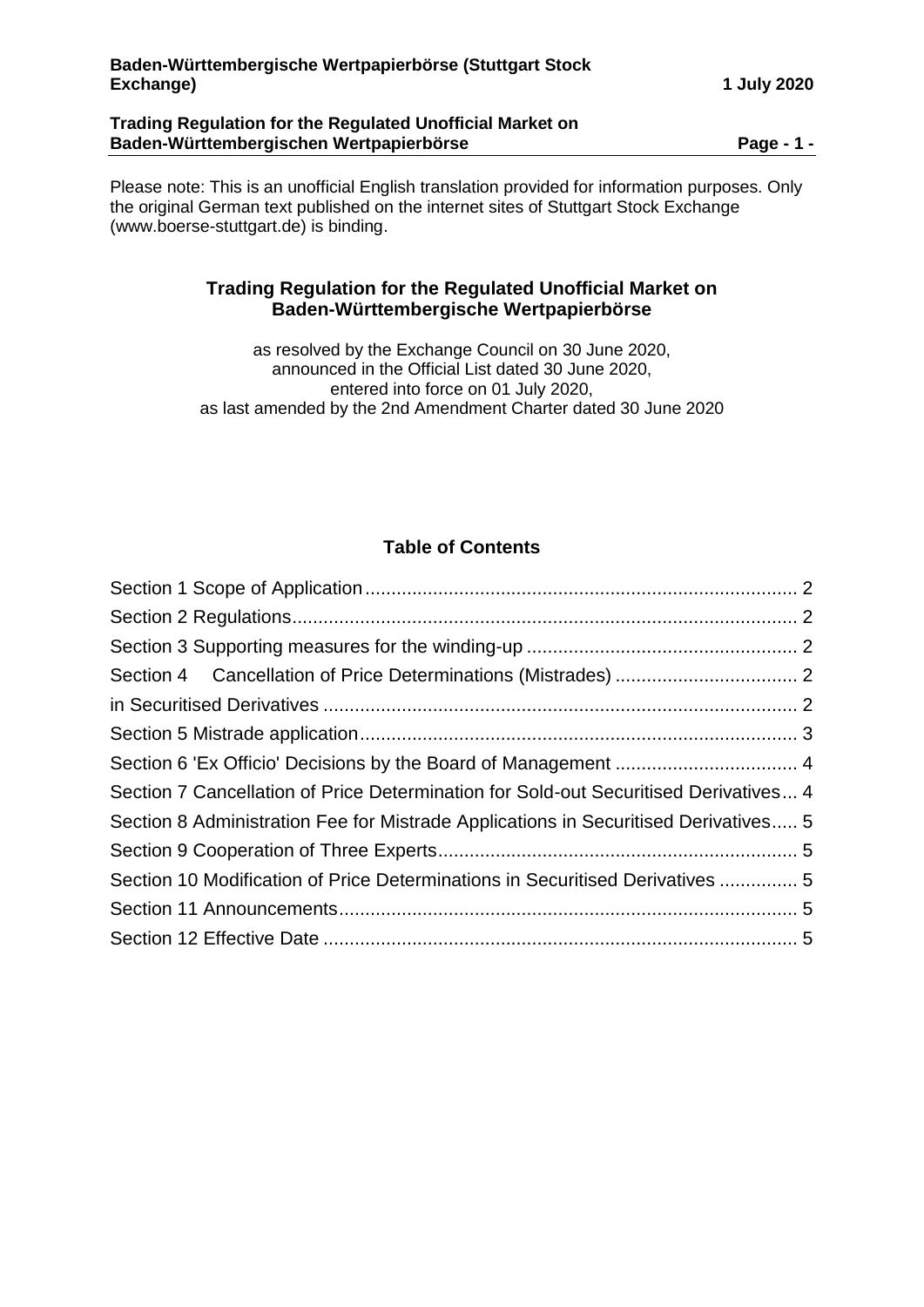### **Trading Regulation for the Regulated Unofficial Market on Baden-Württembergischen Wertpapierbörse Page - 2 -**

# **Section 1 Scope of Application**

<span id="page-1-0"></span>The Trading Regulation regulates the course of trading in the Regulated Unofficial Market of Baden-Württembergische Wertpapierbörse including the settlement of transactions.

### **Section 2 Regulations**

- <span id="page-1-1"></span>(1) The prices determined on the Regulated Unofficial Market are stock exchange prices within the meaning of the Stock Exchange Act (*Börsengesetz*). They are subject to the supervision of the Exchange Supervisory Authority and the Trading Surveillance Office.
- (2) Prices in the Regulated Unofficial Market are determined in the ectronic trading system. Independently of this, the Administration Institution (*Freiverkehrsträger*) determines the type of price determination. The regulations of the Exchange Rules for the Baden-Württembergische Wertpapierbörse (*BörsO*) apply to trading on the Regulated Unofficial Market, with the exception of Part 1 in Chapter V of the BörsO (Admission, Listing and Inclusion of Securities). With regard to the cancellation and modification of price determination in the securities category Securitised Derivatives, the regulations of these trading rules apply exclusively; the regulations on the cancellation and modification of transactions in the exchange rules do not apply to the securities category Securitised Derivatives.
- (3) The conditions for trading on Baden-Württembergische Wertpapierbörse shall apply accordingly.
- (4) Transactions in Bonds that are included pursuant to section 7 para. 1 of the terms and conditions for the Regulated Unofficial Market on the Baden-Württemberg Stock Exchange are concluded under the suspensive condition that the bonds are legally created and that free negotiability and proper fulfilment are guaranteed. These transactions must be fulfilled on the second settlement day after the execution of the orders, but at the earliest on the day on which the transactions become effective by the occurrence of the conditions pursuant to sentence 1.

### **Section 3 Supporting measures for the winding-up**

- <span id="page-1-2"></span>(1) Insofar as this is necessary to perform the tasks of the winding-up authority, the Board of Management may suspend or discontinue trading in financial instruments issued by the institution affected by winding-up measures. The Board of Management obliged to publish measures pursuant to sentence 1.
- (2) The exchange supervisory authority and the Federal Financial Supervisory Authority shall be informed immediately of any suspension or discontinuation of trading pursuant to para.1.
- <span id="page-1-4"></span><span id="page-1-3"></span>(3) Suspension and termination shall be announced by the Board of Management.

#### **Section 4 Cancellation of Price Determinations (Mistrades) in Securitised Derivatives**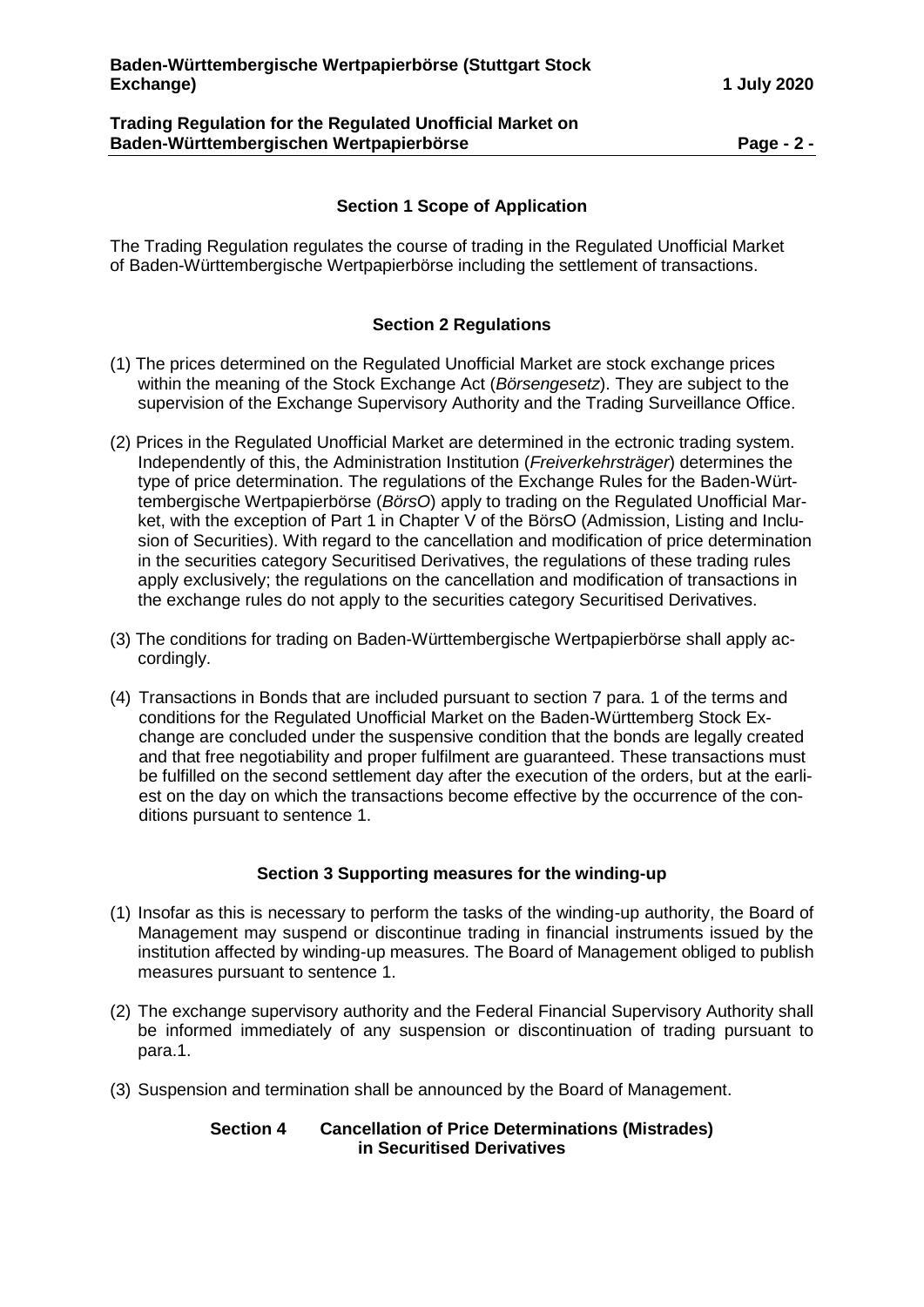### **Trading Regulation for the Regulated Unofficial Market on Baden-Württembergischen Wertpapierbörse Page - 3 -**

- (1) The Board of Management may cancel erroneous price determinations in Securitised Derivatives if the price deviates evidently and significantly from the true prevailing market situation, or if the QLP becomes aware of circumstances, after a price determination supported by the QLP's liquidity, that make it impossible to specify a counterparty.
- (2) Specifically, a price determination may be cancelled if:
	- 1. the price determination in question resulted from technical failure; or
	- 2. the price determination in question was based on a Market-Maker price information, or Order Upon Request, that was evidently not in line with prevailing market prices at the time of price determination; or
	- 3. the price determination in question was based on a Reference Market quote or price, and that Reference Market quote or price was subsequently corrected or revoked; or
	- 4. the price of the underlying instrument on which the calculation of the price of a Securitised Derivative is based (in the market in which price determination takes place) was corrected by an entity officially entrusted with price correction responsibility.
- (3) Incorrect entry of the order quantity shall not give rise to a right of cancellation with regard to price determination.
- (4) The Board of Management decides on the cancellation of a challenged price determination. When making such a decision, the Board of Management shall take into consideration both the interests of the trading participants in a price that corresponds to the actual prevailing market situation and the reliance of the trading participants in the validity of the price as determined and published. Specifically, the Board of Management's decision shall take into account the type of security concerned, the period of time elapsed since the erroneous price determination, the amount of damages incurred, as well as the divergence of the challenged price determination from the prevailing market price.
- (5) The Board of Management shall inform the affected trading participants of its decision. It will publish its decision on the Exchange's website (www.boerse-stuttgart.de), under a special "Mistrade" heading.

# **Section 5 Mistrade application**

- <span id="page-2-0"></span>(1) A price determination may be cancelled upon application by a trading participant.
- (2) Said application must contain the following information as a minimum with regard to each price determination challenged:
	- 1. the company name and address of the applicant;
	- 2. specification of the security (including WKN/ISIN);
	- 3. time of price determination;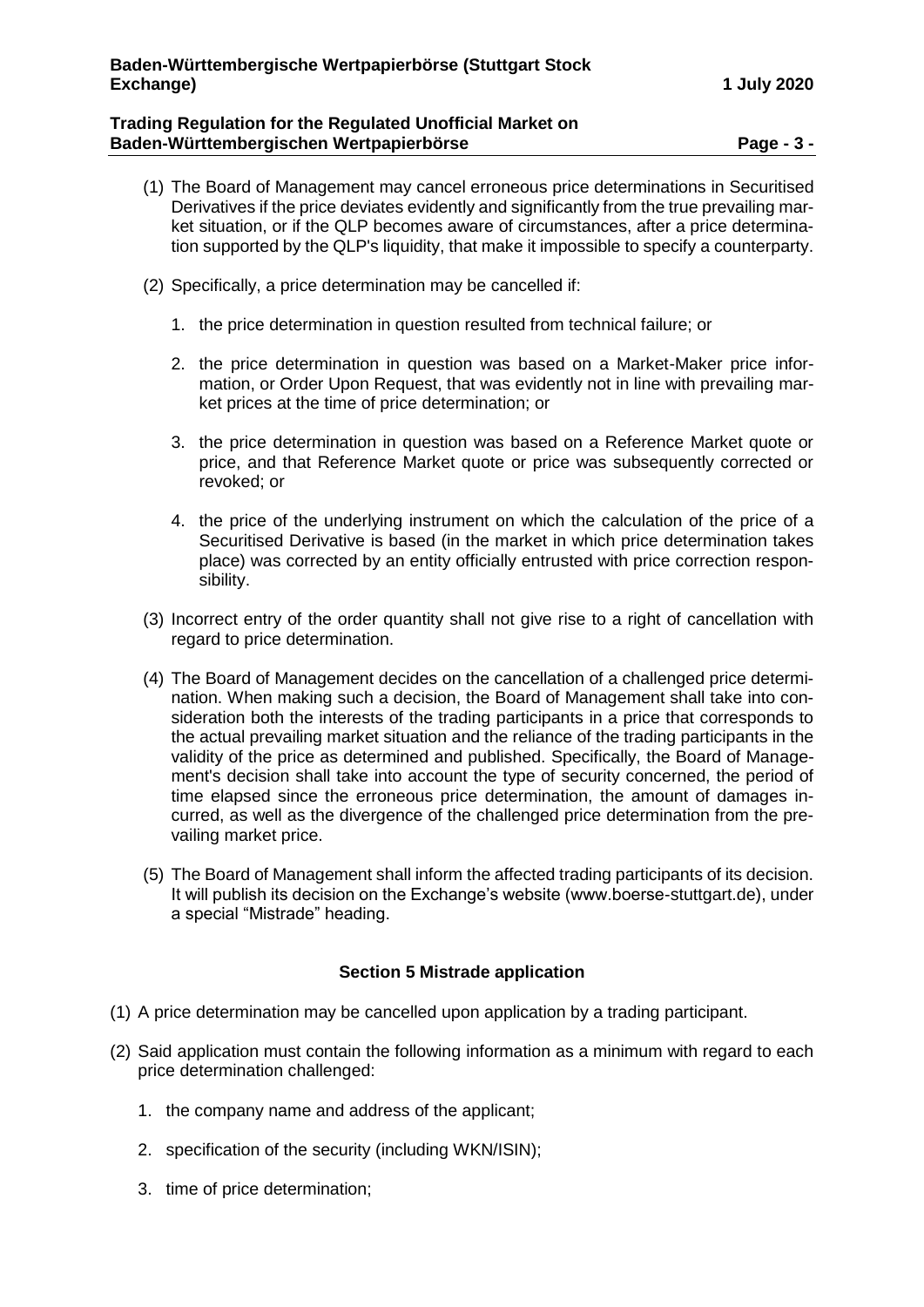#### **Trading Regulation for the Regulated Unofficial Market on Baden-Württembergischen Wertpapierbörse Page - 4 -**

- 4. trade price;
- 5. volume of price determination;
- 6. prevailing market price and information as to its calculation (e.g. calculation formula and associated factors). Where a security is covered by a Market-Maker, the Market-Maker shall also provide this information to the Board of Management when said Market-Maker is not the applicant; and
- 7. an explanation as to why incorrect price determination is claimed.
- (3) An application must be lodged with the Exchange's Board of Management without undue delay when becoming aware of the grounds for error correction, but in any case no later than two trading hours (based on the security's trading hours) after the challenged price determination, unless prompt transmission of the application was not possible due to force majeure. Said application may be submitted by e-mail (mistrade@boerse-stuttgart.de). In addition, advance notification of the lodging of said application shall be given by telephone (+49 711 222985-682). In exceptional circumstances, an announcement by phone shall be sufficient, provided that the application is submitted by e-mail or fax without undue delay.
- (4) The application of the respective enterprise shall apply to the entire matter concerning the specified securities ID numbers for a period of two hours. This shall apply independently of order size and the parties who took part in the individual price determinations. The applicant shall forward a copy of the application to its compliance unit for their information. Notwithstanding the two-hour deadline, in special exceptional cases, price determinations of the current or the immediately preceding Exchange trading day may also be cancelled.
- (5) Where an application is not lodged in time, or any of the information specified in paragraph 2 is missing, said application will generally be rejected.

# **Section 6 'Ex Officio' Decisions by the Board of Management**

- <span id="page-3-0"></span>(1) The Board of Management is authorised to cancel any price determination *ex officio* in special cases. In justified exceptional cases, the Board of Management may cancel price determinations of the current or the immediately preceding Exchange trading day even in the absence of an application lodged in good time. The same shall apply if an application does not contain the details required pursuant to section 5 para.2. If the orderly settlement of trades is impossible already at the time of price determination, the Board of Management will decide upon the cancellation of such price determination, *ex officio*.
- (2) Section 4 para. 4 and 5 shall apply *mutatis mutandis*.

# <span id="page-3-1"></span>**Section 7 Cancellation of Price Determination for Sold-out Securitised Derivatives**

If the QLP is unable to specify a counterparty pursuant to section 5 para. 1 (especially in the case of sold-out or redeemed issues), upon application by the QLP or Market-Maker (as defined for the EUWAX trading segment), the Board of Management may also cancel the trade even if the prerequisites set out in section 5 para. 2 are not met, or the deadline pursuant to section 5 para. 3 has been missed.